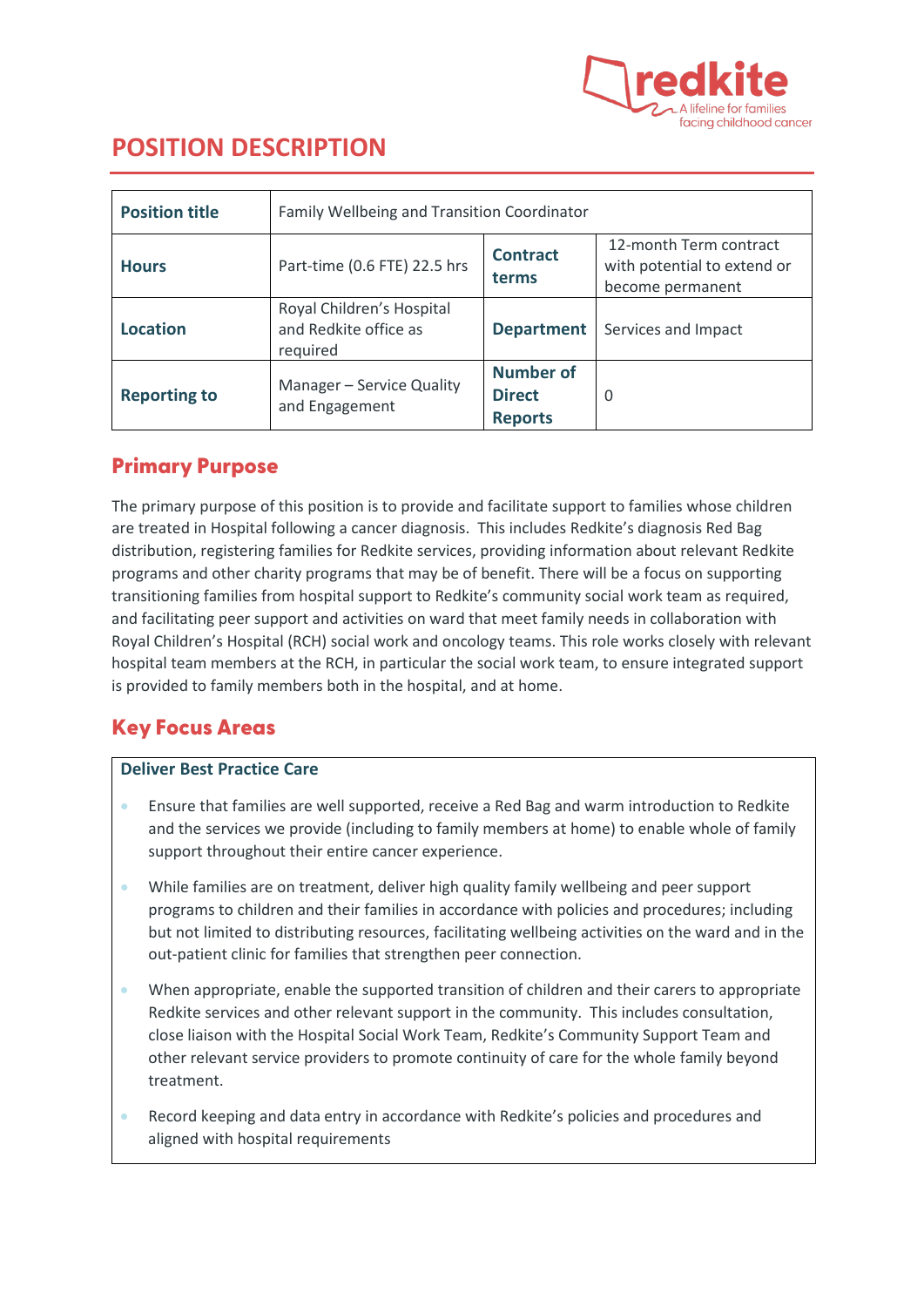- Advocate to address client need and promote equity of access to necessary services
- Maintain strong knowledge of key sources of practical, financial, emotional and education support for children and young people facing cancer and their families to enable quality referral
- Contribute to the process of program procedures and protocols in accordance with identified need
- Actively and positively participate in professional supervision provided by Redkite
- Practice in a manner that demonstrates an awareness of diversity and fosters inclusion
- Develop an understanding of the complex family systems of some patients, including a commitment to promoting child safety and wellbeing

#### **Project Work**

- Support and contribute to the development, implementation and evaluation of family and other support projects and programs
- Contribute effectively to project initiatives under the direction of the relevant project manager and in collaboration with the project team

#### **Quality Assurance, Research and Evaluation**

- Participate in service development and improvement processes and activities
- Ensure support is delivered within Redkite psychosocial framework and aligned with hospital care models

#### **High Quality Teamwork and Participation**

- Demonstrate and promote professionalism, respect and open communication
- Utilise well-developed communication, consultation, negotiation and conflict resolution skills to work collaboratively within a dynamic national Redkite team and a local Hospital Team
- Participate in team meetings, project teams and relevant committees and represent Redkite as needed.

#### **Key Stakeholder Engagement and Relationship Management**

- Develop and maintain positive working relationships with relevant hospital team members
- Develop and maintain positive working relationships with relevant not for profit agencies who also provide support to children with cancer and their families at RCH and in the community
- Develop and maintain positive working relationships with the Redkite Community Support team and the wider Redkite team
- Promote Redkite's services to children, young people and families and potential service referrers